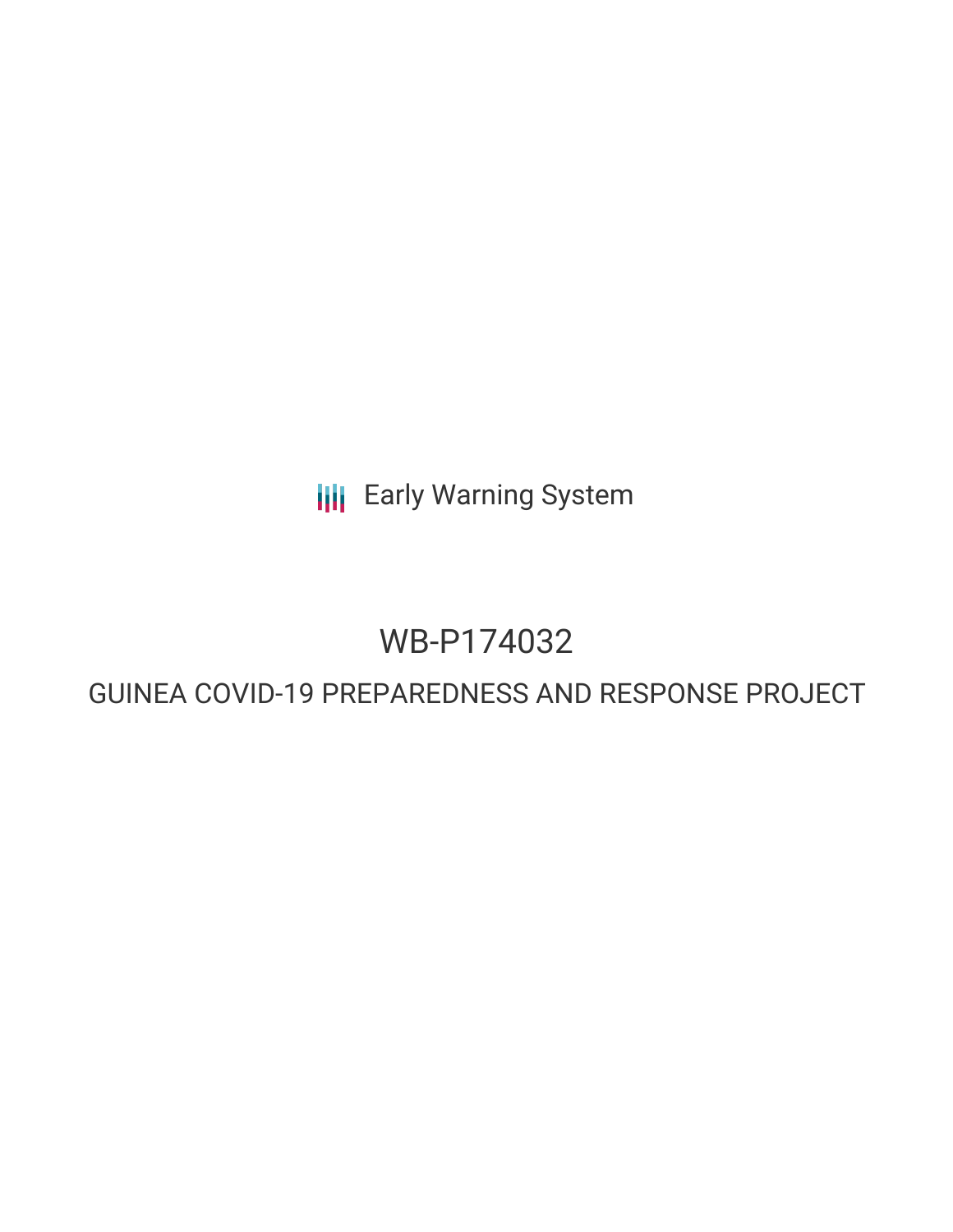

#### **Quick Facts**

| <b>Countries</b>               | Guinea                      |
|--------------------------------|-----------------------------|
| <b>Financial Institutions</b>  | World Bank (WB)             |
| <b>Status</b>                  | Approved                    |
| <b>Bank Risk Rating</b>        | U                           |
| <b>Voting Date</b>             | 2020-06-17                  |
| <b>Borrower</b>                | Government of Guinea        |
| <b>Sectors</b>                 | <b>Education and Health</b> |
| <b>Investment Type(s)</b>      | Loan                        |
| <b>Investment Amount (USD)</b> | \$10.90 million             |
| <b>Loan Amount (USD)</b>       | \$10.90 million             |
| <b>Project Cost (USD)</b>      | \$10.90 million             |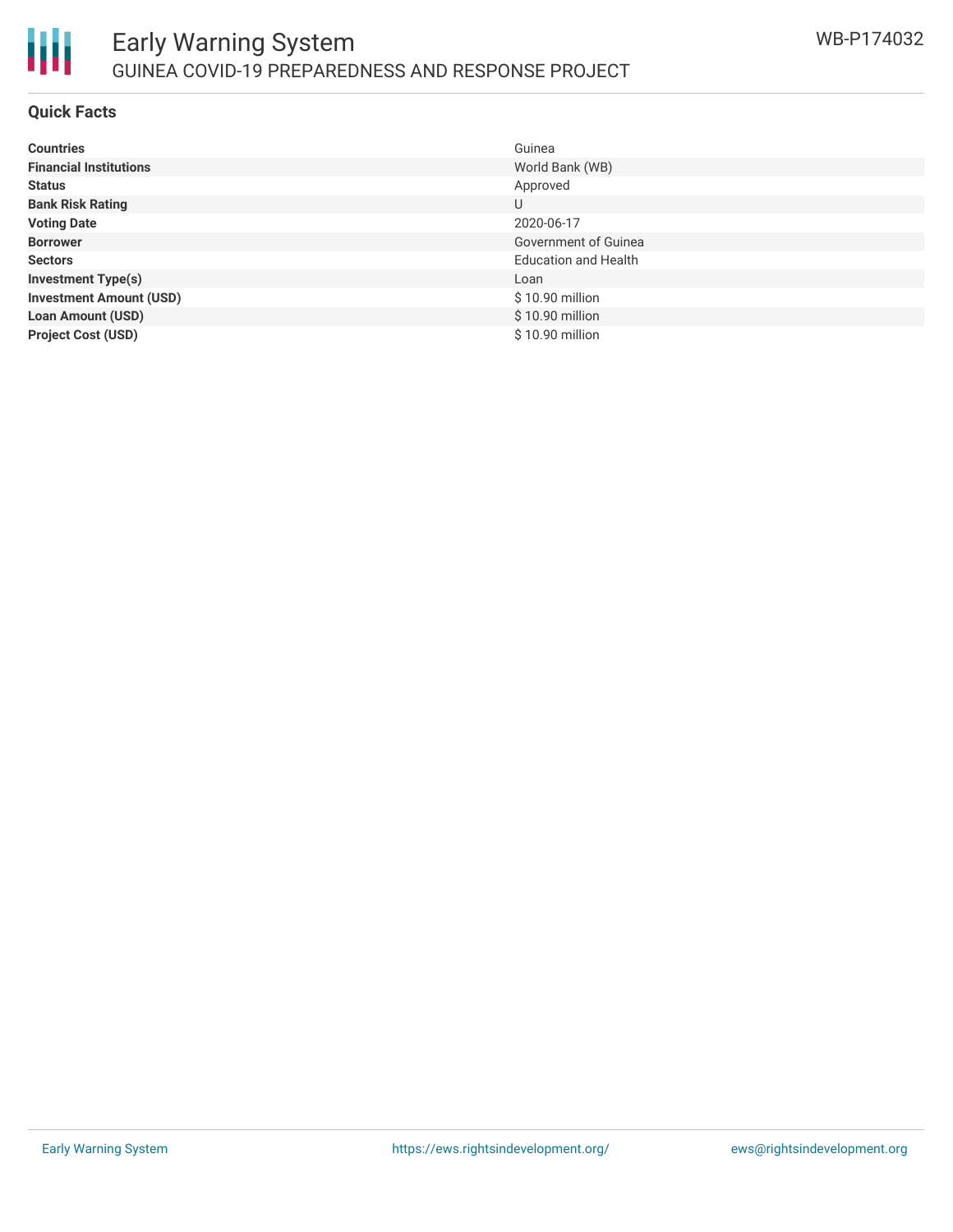

#### **Project Description**

According to the bank documents, the projects aims to prevent, detect and respond to COVID-19 and strengthen national systems for public health emergency preparedness in Guinea.

The World Bank has classified this project as having Substantial environmental and social risks.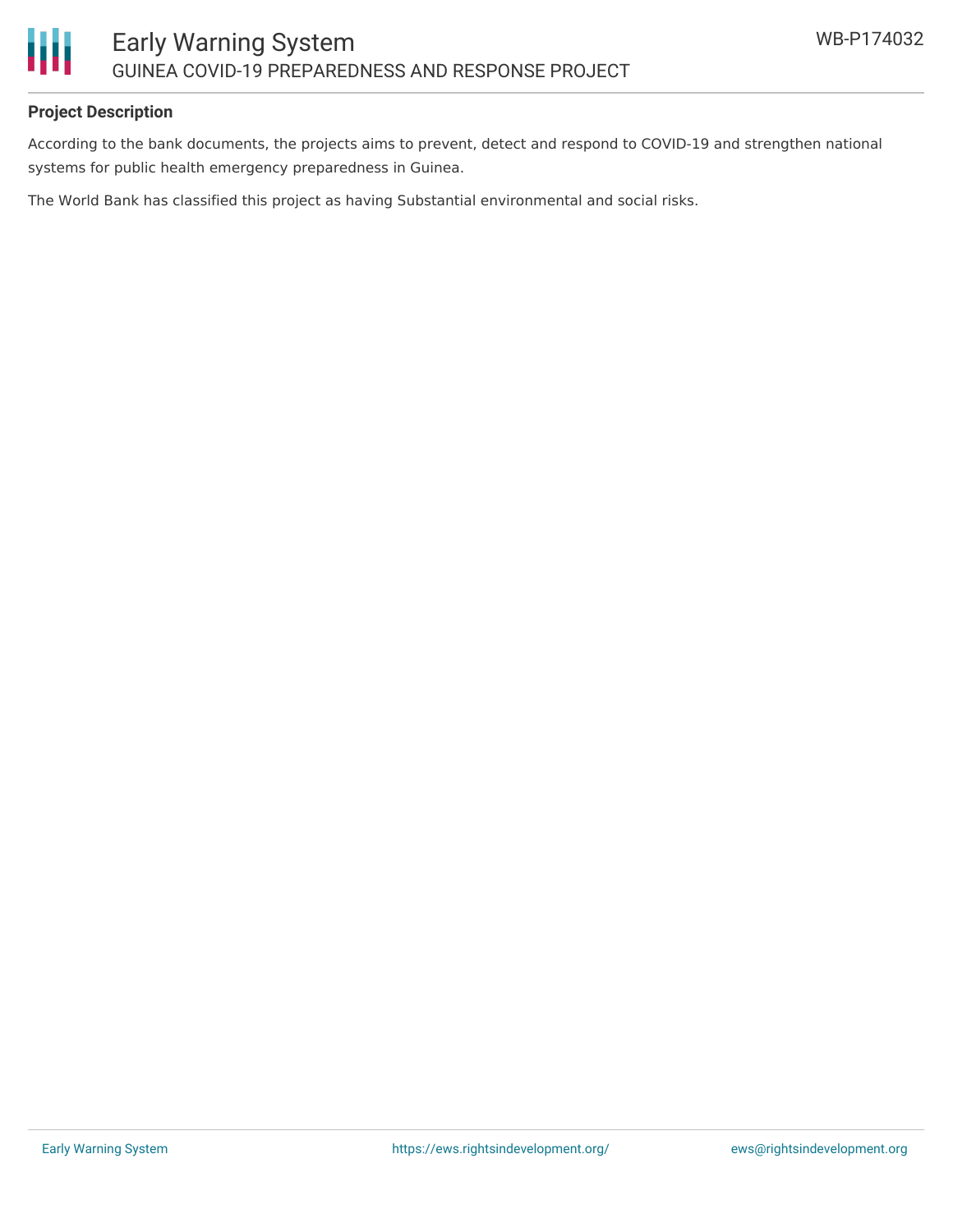

#### **Investment Description**

World Bank (WB)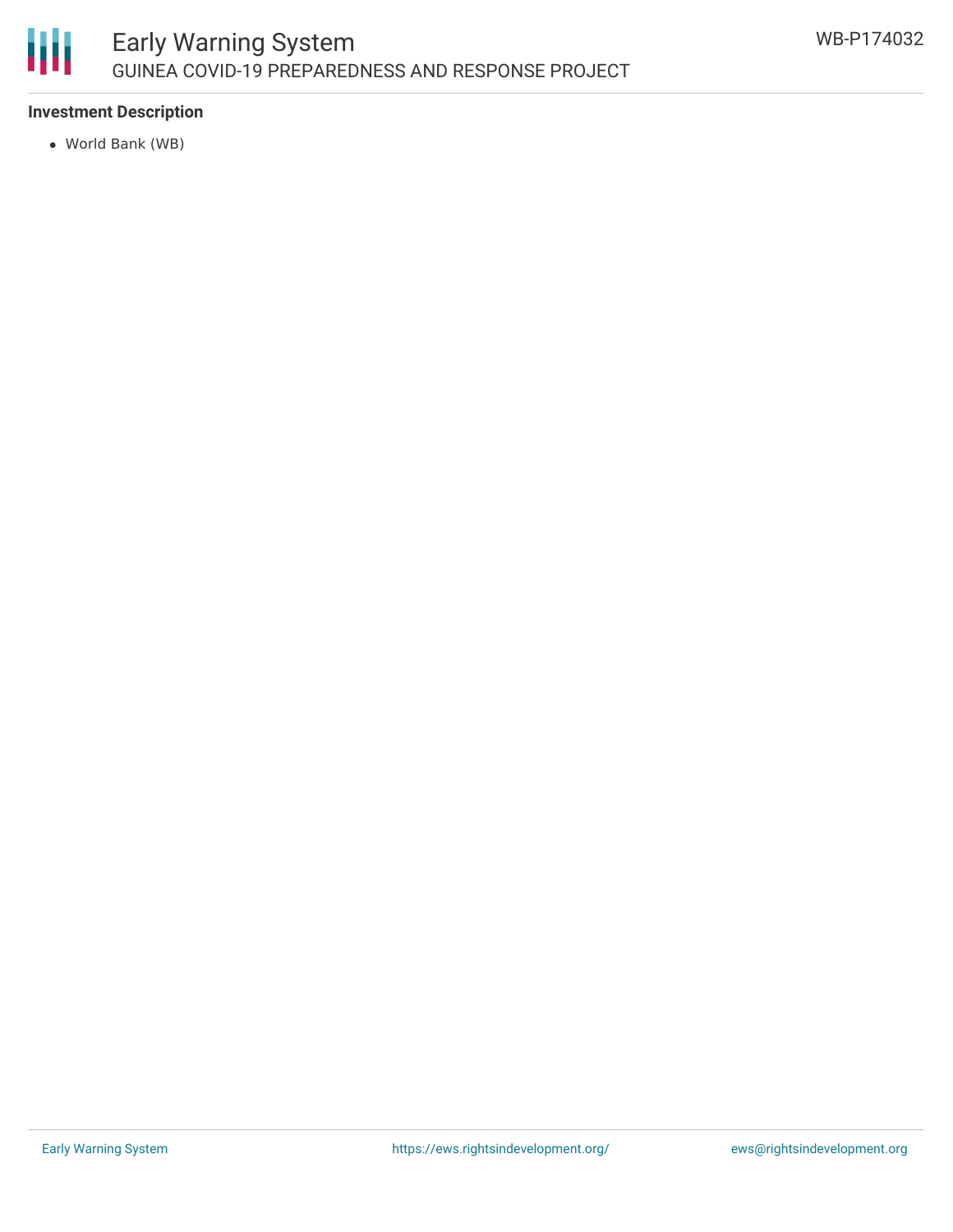

#### **Contact Information**

Implementing Agency: Ministere de la Santé

Médecin Colonel Remy Lamah

Email Address: [dremilamah@gmail.com](mailto:dremilamah@gmail.com)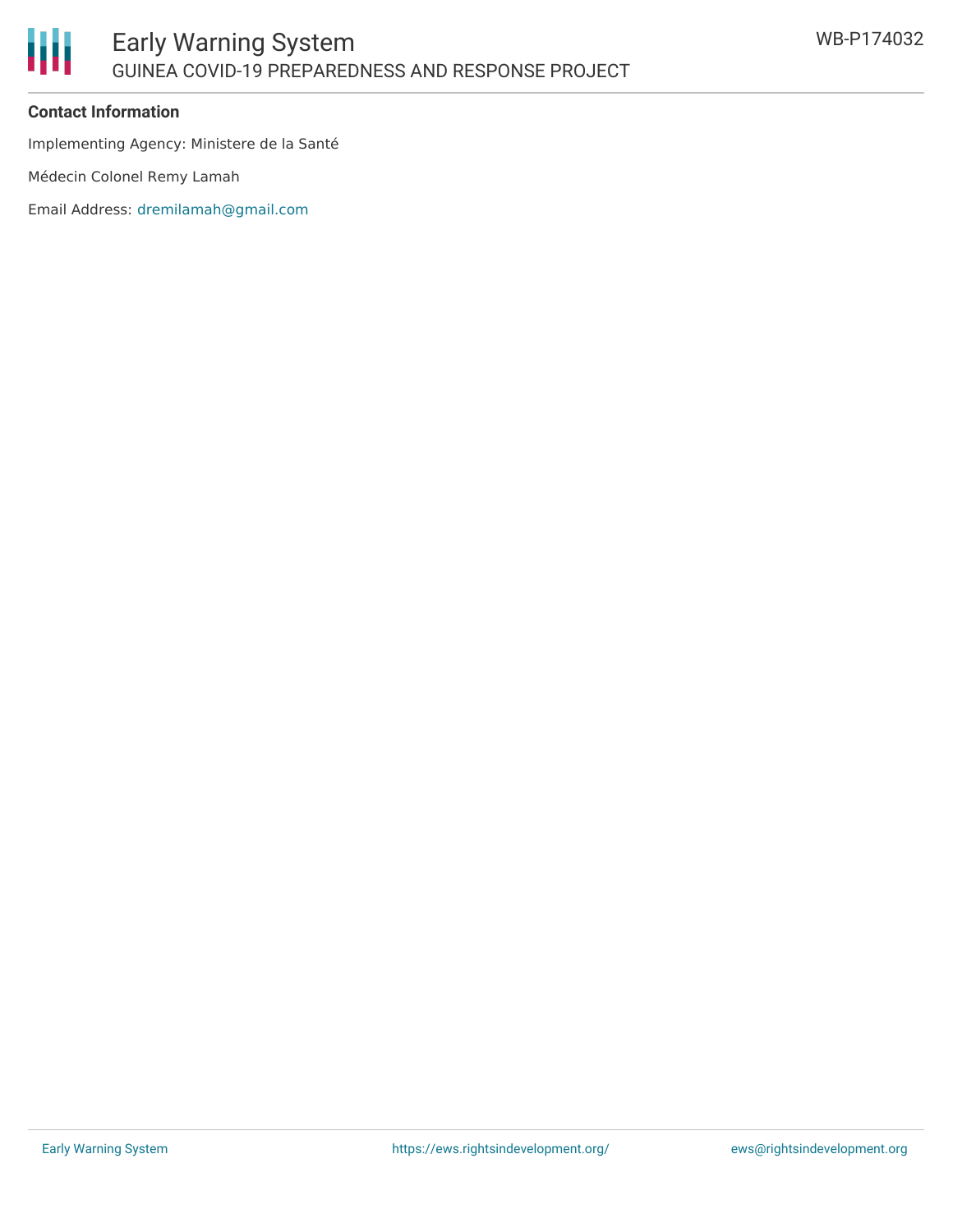## Ш

#### **Bank Documents**

- Appraisal Environmental and Social Review Summary (ESRS) GUINEA COVID-19 [PREPAREDNESS](https://ewsdata.rightsindevelopment.org/files/documents/32/WB-P174032.pdf) AND RESPONSE [\[Original](http://documents.worldbank.org/curated/en/568571591038221766/pdf/Appraisal-Environmental-and-Social-Review-Summary-ESRS-GUINEA-COVID-19-PREPAREDNESS-AND-RESPONSE-PROJECT-P174032.pdf) Source]
- Environmental and Social Commitment Plan (ESCP) GUINEA COVID-19 [PREPAREDNESS](https://ewsdata.rightsindevelopment.org/files/documents/32/WB-P174032_FYlPtwe.pdf) AND RESPONSE PROJECT [\[Original](http://documents.worldbank.org/curated/en/885801591038195024/pdf/Environmental-and-Social-Commitment-Plan-ESCP-GUINEA-COVID-19-PREPAREDNESS-AND-RESPONSE-PROJECT-P174032.pdf) Source]
- Project Information Document GUINEA COVID-19 [PREPAREDNESS](https://ewsdata.rightsindevelopment.org/files/documents/32/WB-P174032_GbTbhCP.pdf) AND RESPONSE PROJECT P174032 [Original Source]
- Stakeholder Engagement Plan (SEP) GUINEA COVID-19 [PREPAREDNESS](https://ewsdata.rightsindevelopment.org/files/documents/32/WB-P174032_2nrwDT5.pdf) AND RESPONSE PROJECT P174032 [Original Source]